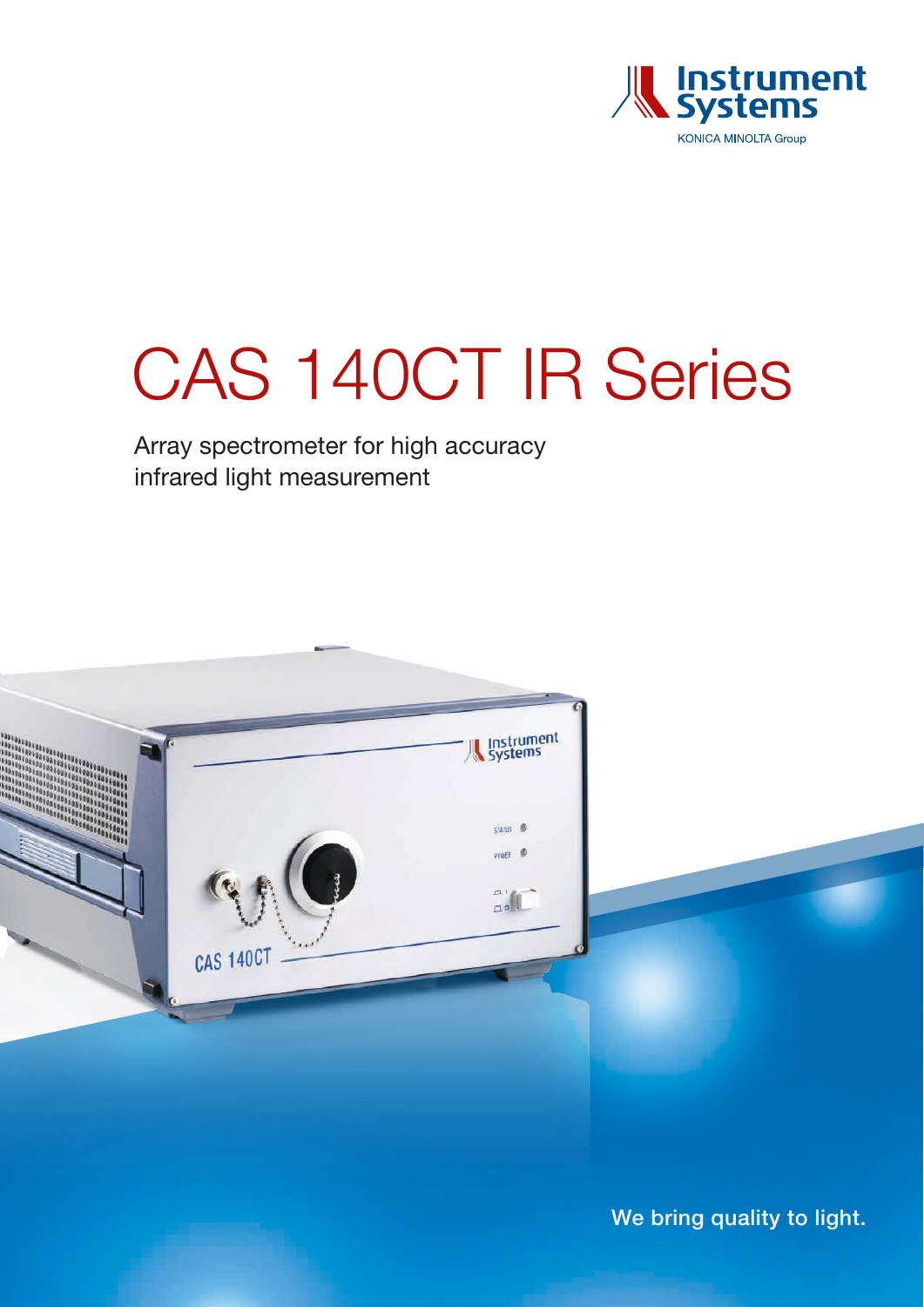

#### Key features at a glance

- Two model variants to cover wavelength from 780 nm – 2150 nm
- High-performance InGaAs linear image sensor with wide dynamic range
- Spectrograph design optimized for NIR/SWIR wavelength applications and high-sensitivity performance
- $\blacktriangle$  Thermoelectric cooling down to -20 °C for low dark current and enhanced stability
- $\blacktriangle$  Extensive range of accessories for different measurement challenges

### 01 \\ CAS 140CT IR series – Benchmark for accuracy

The CAS 140CT IR series of spectroradiometers from Instrument Systems are high-performance array spectrometers that have been optimized in order to fulfill the requirements for wavelength measurement in the near-infrared (NIR) to short-wave infrared (SWIR) spectral range.

With the cooled InGaAs or extended InGaAs line sensors of the CAS 140CT IR series a wavelength range of 780 nm to 2150 nm can be covered with two model variants. The model IR1 covers a range from 780 nm to 1650 nm, the model IR2 from 1500 nm to 2150 nm. All instruments in the series feature thermoelectric cooling of the sensors to a temperature of -10 °C (model IR1) or -20 °C (model IR2). This ensures low noise and excellent long-term stability.

At the heart of the CAS 140CT is a crossed Czerny-Turner spectrograph. The entire optical setup is optimized for the infrared wavelength range and guarantees a high optical throughput together with high signal dynamics and low stray light. The integrated neutral density filter wheel extends the measurable intensity range. This enables either extremely low or high light intensities to be measured without manual intervention in the measurement setup.

An additional shutter with position detection permits automatic dark current measurement. In particular, this is to the benefit of critical measurement tasks and complex production processes.

The CAS 140CT IR1 model additionally has a high-gain option for significantly expanding the sensitivity range to low power applications.

A wide selection of measurement adapters can be easily connected via optical fibers. In this way, the spectrometer can be upgraded to a complete system for a wide range of spectroradiometric measurement tasks.

The instruments are equipped as a standard with a USB interface. The accessory recognition (Ident key) integrated into a CAS 140CT IR series enables safe operation with several measurement adapters. For this purpose, the code stored in the Ident key of the measurement adapter is compared with the currently selected calibration file.

The CAS 140CT IR series from Instrument Systems offers a unique combination of high measurement accuracy with ruggedness and reliability. Even in continuous operation in the production environment, the CAS 140CT IR is a guarantee for precise readings and long-term stability.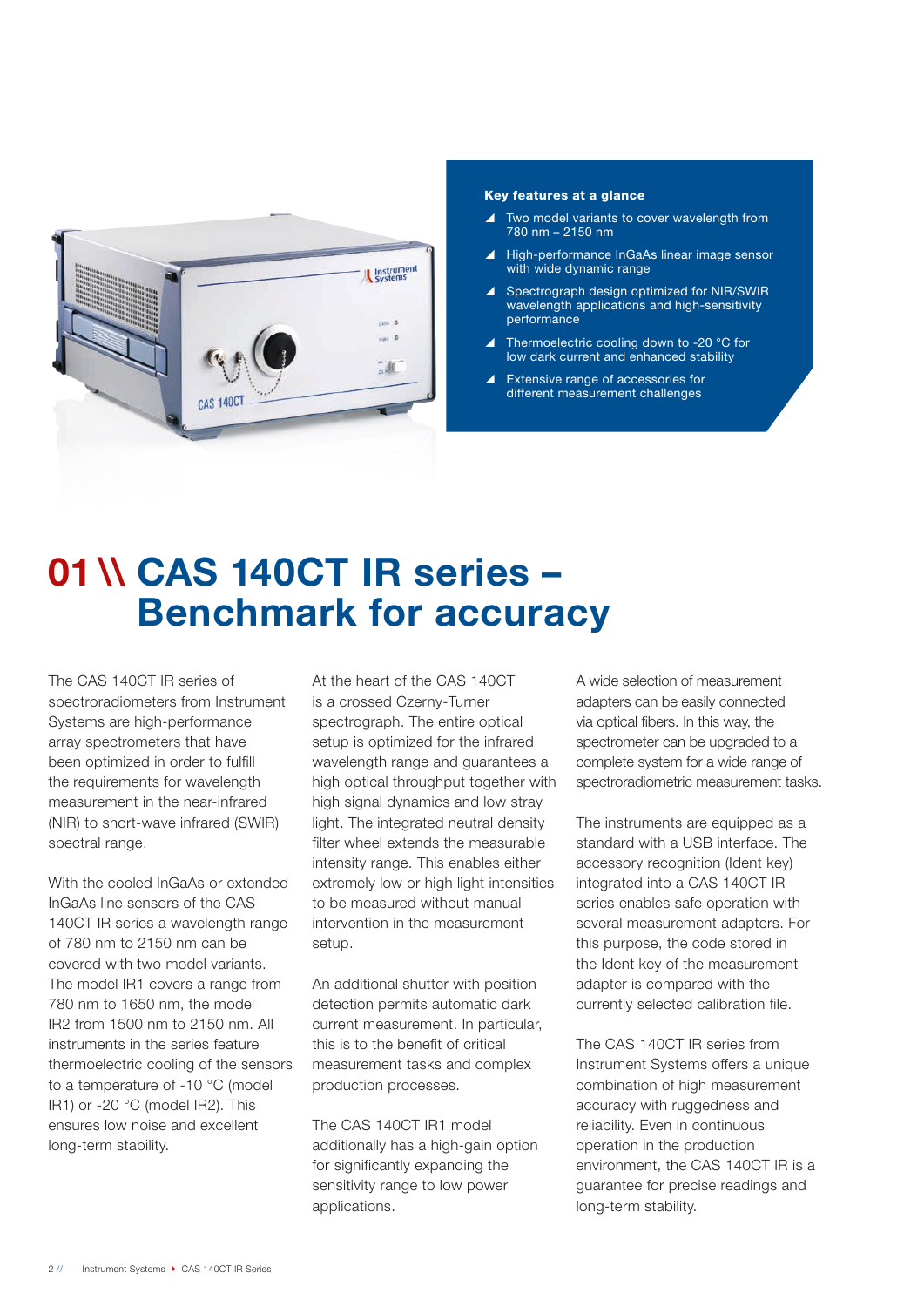### 02 \\ Extended wavelength range

Special applications require that a wide wavelength range from UV to infrared can be covered within a single measurement. With the two CAS 140CT IR-models a spectral range of 780 – 1650 nm (IR1) or 1500 – 2150 nm (IR2) can be analyzed. Using the CAS 140D a spectral range from 200 nm to 1100 nm can be covered. A parallel measurement can be performed with instruments of the CAS 140D series in order to simultaneously record the UV and VIS range.

#### MultiCAS add-on

The MultiCAS add-on for the software application SpecWin Pro permits the combination of CAS 140D and CAS 140CT spectrometers to a cluster, e.g. in order to cover a wavelength range of 200 nm – 2150 nm in one measurement procedure.

The additional MultiCAS hardware trigger box ensures that the spectrometers are activated synchronously. The software application SpecWin Pro automatically combines the individual spectra into a total spectrum. An additional step within the factory calibration of the complete setup guarantees precise measurement results.



Þ.

### 03 \\ Software solutions for analysis and documentation

A broad pallet of software solutions is available for controlling the models of the CAS 140CT IR series and analyzing readings. All programs provide highly reliable routines that have been validated by experts for radiometric, photometric and colorimetric calculations.

#### SpecWin Pro and SpecWin Light with an extended range of functions

The SpecWin Pro and SpecWin Light software programs are available for the diverse laboratory tasks. SpecWin Light embraces all the basic functions for measurement analysis and documentation.

SpecWin Pro additionally offers plug-in modules for a greatly extended range of functions. These include, e.g. the integration and control of different types of sourcemeasure-units from e.g. Keithley or Vektrex or the storage and analysis of a sequence of fast measurements in burst mode.

or transmitive properties. With the Goniometer module a gonimeter system, e.g. LEDGON can be controlled. The Commander module is a programming interface where measurement sequences can be created by just a few clicks.

ra.

äh.

For easy and intuitive operation, SpecWin Pro and SpecWin Light have application-specific modules with specific user interfaces. The Reflectance/Transmittance module enables fast measurement of reflective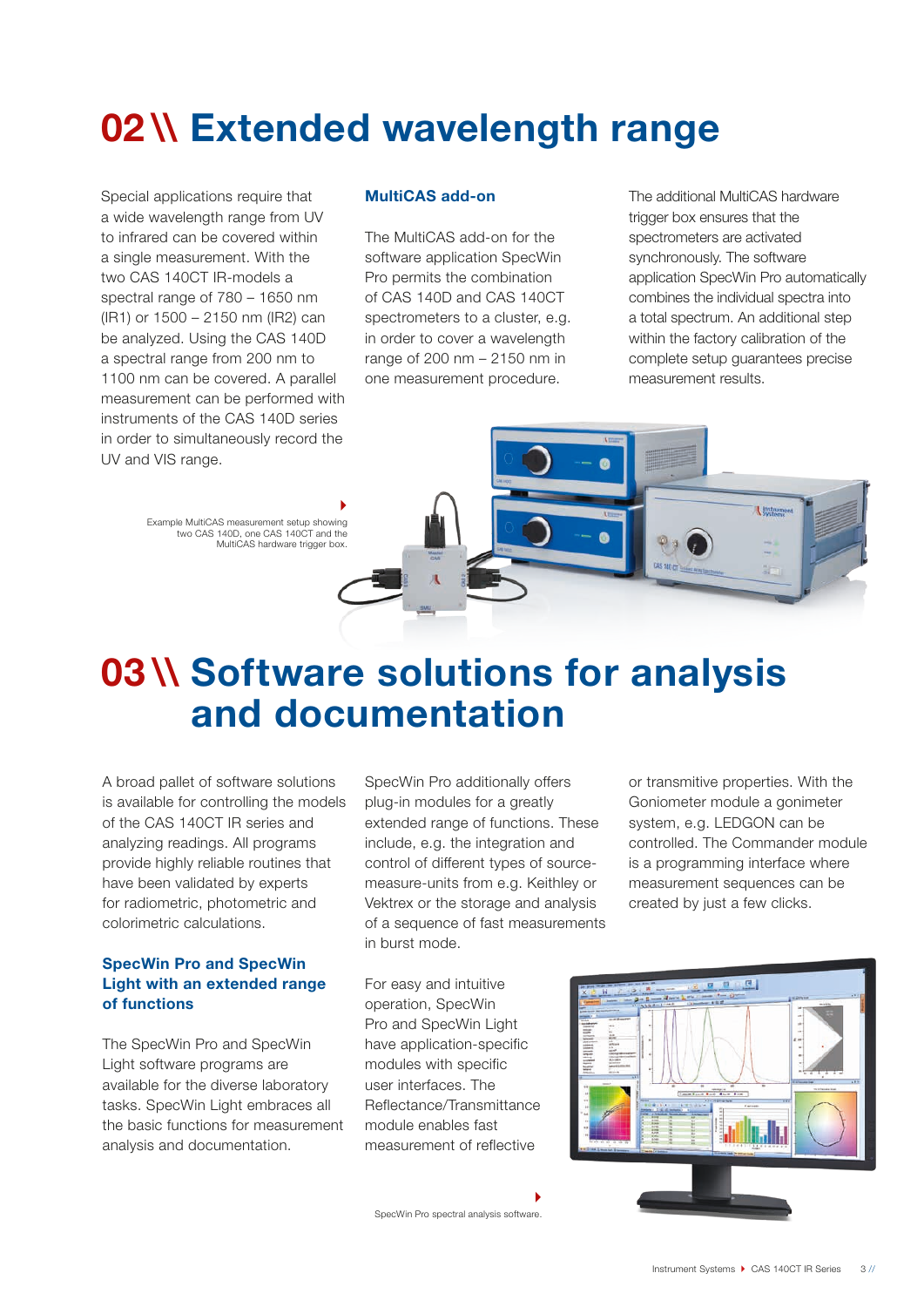#### Software development kit with DLL and LabVIEW driver

A software development kit (SDK) is available for custom programming or integration into production sequences. In addition to a DLL library, the SDK incorporates valuable sample programs and programming aids. The DLL already contains all colorimetric calculations, for easy integration in customized measurement systems and evaluation of readings. In addition, a driver for programming measurement processes in LabVIEW is available for laboratory use of the CAS 140CT.

#### MultiTrack

To store a sequence of very fast measurements in burst mode as described above, the MultiTrack add-on for SpecWin Pro has been developed to extend the software features.

### 04 \\ Solutions for further spectral measurement tasks

CAS 140CT IR series spectrometers are ideally suited for all requirements in spectral measurement.

The versatile fiber connector, a broad range of accessories and balanced software functions enable a wide range of system solutions that cover all regular measurement tasks.

#### **Spectroradiometry**

The optical probes of the EOP series are exceptionally well-suited to the precise measurement of spectroradiometric magnitudes. They can be easily connected via optical fiber to the to the CAS 140CT IR for reliable measurement of irradiance. The PLG-series optical adapater ensure a reliable and reproducible mechanical connection of the optical fiber to the spectrometer. Variations in the measurement results can thus be minimized if the accessories have to be changed frequently.

Instrument Systems offers optical probes with primarily directional response characteristics and high light throughput, or models with excellent cosine correction but lower light throughput.



Normalized spectra of different IR-LEDs with peak wavelengths at 1200, 1300, and 1450 nm measured with CAS 140CT and integrating spheres at Instrument Systems.

#### SWIR measurements

Short wavelength infrared light (SWIR) is usually defined as light with a wavelength between 0.9 um and 1.7 µm, sometimes also as the spectrum between 0.7 µm and 2.5 µm. The number of applications with sources in this wavelength range has increased considerably in recent years. It enables numerous applications that would be difficult or impossible with visible light. SWIR is used as the light source in various applications such as wearable devices, food analysis, drug discovery and healthcare.

The industry is continuously working on increasing the optical output power and efficiency of SWIR LEDs to enable further fields of applications.

With the CAS 140CT IR series models IR1 and IR2, Instrument Systems offers two spectrometers to cover the full SWIR spectral range. A broad range of accessories is additionally available for multiple measurement tasks. The highsensitivity option facilitates measurement of low optical power light sources.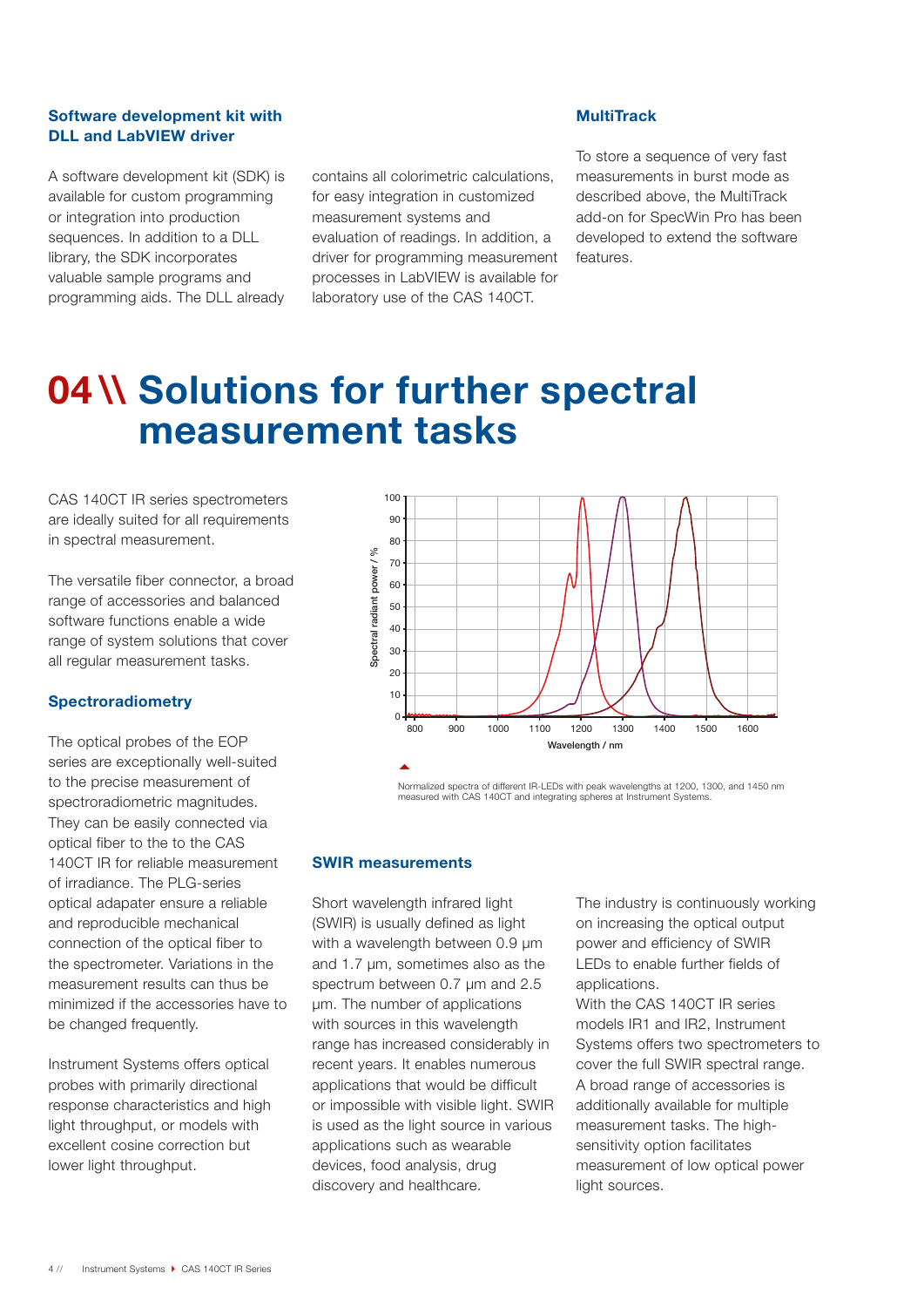#### Transmission and reflection measurements

Due to high stability and stray light suppression, the CAS 140CT IR is also optimally suited to transmission and reflection measurements. Combined with the appropriate measurement adapter, the CAS 140CT IR is the ideal measurement system for the respective application. In addition to measurement tasks in the range of directional transmission, such as the examination of optical filters and lenses, it permits the examination of the diffuse transmission and reflection of scattering samples and solar cells.

> ACS-570 series of LED calibration standards. The compact power supply and TEC-control unit ACU ensures fast temperature regulation, as well as high stability of the supply current.

#### Calibration equipment

Instrument Systems offers a broad range of calibration equipment – ranging from single LED calibration standards up to complete calibration laboratories. Calibration equipment simplifies the monitoring and auditing of measurement devices. If

needed, a special calibration module in SpecWin Pro can recalibrate the measurement setup. Our ISO 17025 accredited test laboratories ensure highest accuracy and direct traceability to the reference standards of national institutes.



### 05 \\ Our test laboratories – Accredited quality

k.

As a leading manufacturer of light measurement equipment we strive to ensure that you are able to place the greatest possible trust in our instruments. Our customers enjoy significantly greater certainty and guaranteed comparability of readings with the accreditation of our test labs according to DIN EN ISO / IEC 17025 with flexible scope of application of category III. This enables our

customers to demonstrate the quality of measurements to any third party and ensures a longterm investment. Besides test procedures for photometric quantities, the company's test labs are also accredited to ISO 11664 for the measurement of colorimetric quantities.

All standards used are directly traceable to the reference standard of the national laboratories PTB (Germany) or NIST (USA). The test certificates included with our measuring instruments depict details of the traceability chain.

 $\blacktriangleleft$ EOP optical probes with different light throughput and angular response characteristic.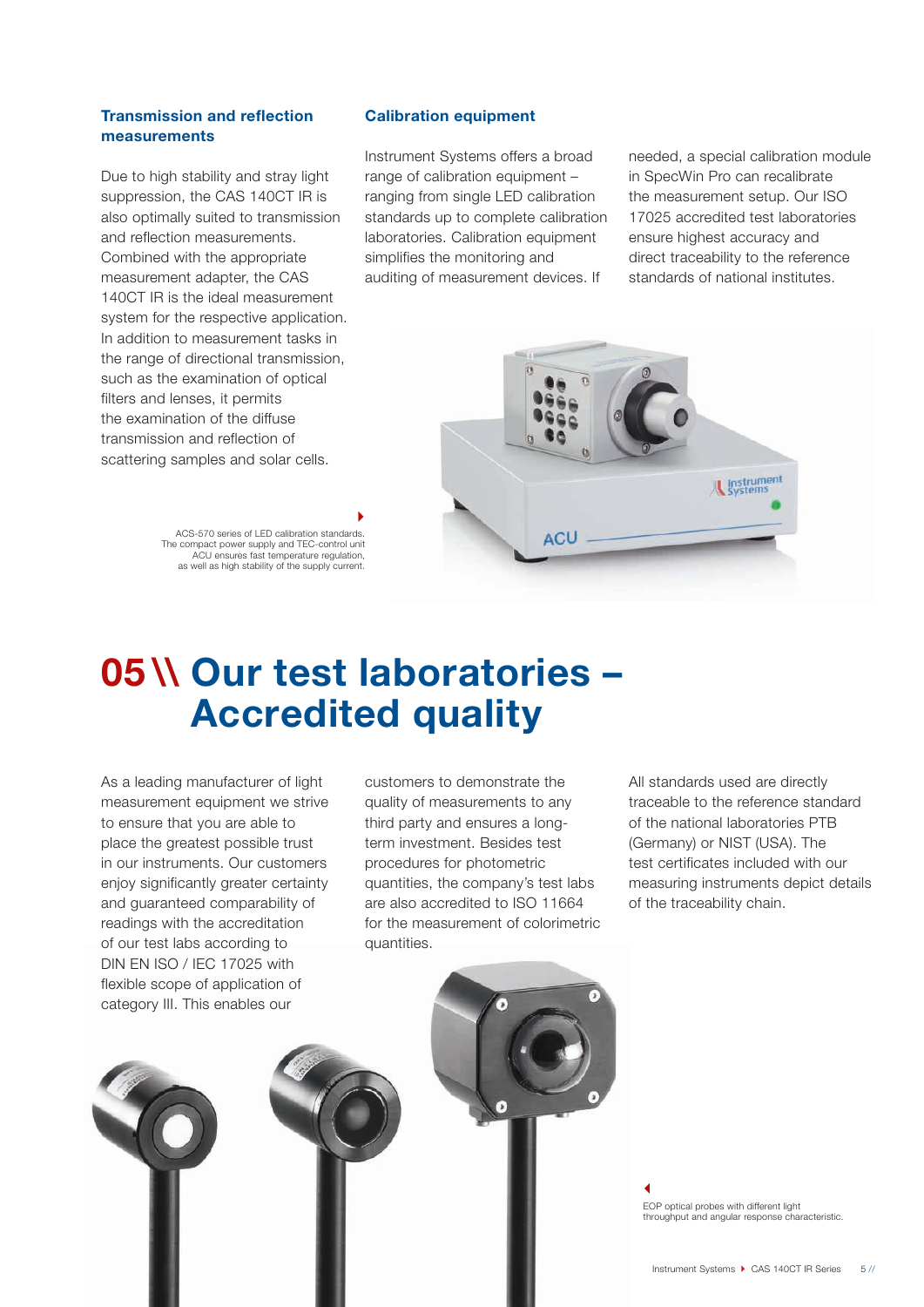## 06 \\ Service and support

We at Instrument Systems are setting a benchmark not only with our products. Our services secure the long-term value of your investment and guarantee optimum productivity over the entire period of use.

#### Our service offerings include the following:

- $\blacktriangle$  Engineering services
- $\blacktriangle$  Technical advice, also post-sales
- $\triangle$  Re-calibration with certificate
- $\blacktriangle$  Instrument repair and hardware upgrade
- $\triangle$  Software updates

### 07 \\ Technical specifications

| <b>Model</b>                                  | IR <sub>1</sub>                                                                                    | IR1 High-Gain                               | IR <sub>2</sub>                       |  |  |
|-----------------------------------------------|----------------------------------------------------------------------------------------------------|---------------------------------------------|---------------------------------------|--|--|
| Spectral range                                | 780 - 1650 nm                                                                                      | 780 - 1700 nm                               | $1500 - 2150$ nm                      |  |  |
| Detector                                      | <b>InGaAs</b>                                                                                      | <b>InGaAs</b>                               | ext. InGaAs                           |  |  |
| Pixel number                                  | 512                                                                                                | 512                                         | 256                                   |  |  |
| Cooling                                       | $-10$ °C                                                                                           | $-10 °C$                                    | $-20 °C$                              |  |  |
| Spectral resolution <sup>0)</sup>             | $9 \, \text{nm}$                                                                                   | 9 <sub>nm</sub>                             | $15 \text{ nm}$                       |  |  |
| Data point interval                           | $2.1$ nm                                                                                           | $2.1 \text{ nm}$                            | 3 nm                                  |  |  |
| Wavelength accuracy <sup>1)</sup>             | $±0.5$ nm                                                                                          | $\pm 0.5$ nm                                | $±1.5$ nm                             |  |  |
| Integration time                              | $10$ ms $-65$ s                                                                                    | $10$ ms $-65$ s                             | 10 ms $- 200$ ms                      |  |  |
| Shortest duration SOT to EOT                  | $\overline{\phantom{a}}$                                                                           | 19 <sub>ms</sub>                            | $\overline{\phantom{m}}$              |  |  |
| Dynamic range <sup>2)</sup>                   |                                                                                                    | 10000:1                                     |                                       |  |  |
| Non-linearity                                 | 1 %                                                                                                | 1%                                          | 1%                                    |  |  |
| <b>Stray light</b>                            |                                                                                                    |                                             |                                       |  |  |
| Broadband for Illuminant A <sup>3)</sup>      | $1.10^{-3}$                                                                                        | $1.10^{-3}$                                 | $1.10^{-3}$                           |  |  |
| For LED <sup>4)</sup>                         | $1.10^{-3}$                                                                                        | $5.10^{-4}$                                 | $\overline{a}$                        |  |  |
| For Laser <sup>5)</sup>                       |                                                                                                    | $3.10 - 4$                                  | $\overline{a}$                        |  |  |
| <b>Sensitivity</b>                            |                                                                                                    |                                             |                                       |  |  |
| Measuring range irradiance <sup>6)</sup>      | $3.10^{-6} - 3.10^{+4}$ W/ m <sup>2</sup> nm                                                       | $2.10^{-7} - 2.10^{+4}$ W/m <sup>2</sup> nm | $3.10^{-5} - 0.6$ W/m <sup>2</sup> nm |  |  |
| Measuring range radiant flux 7)               | $\overline{\phantom{a}}$                                                                           | $1.10^{-6} - 7.10^{+4}$ W                   | $\overline{\phantom{m}}$              |  |  |
| <b>Spectrophotometry</b>                      |                                                                                                    |                                             |                                       |  |  |
| Baseline noise <sup>8)</sup>                  | $\pm 0.2$ % ( $\pm 25$ cts)                                                                        | ±0.05%                                      | $\pm 0.2$ % ( $\pm 25$ cts)           |  |  |
| Transmission measuring accuracy <sup>9)</sup> | $±1$ % T                                                                                           | $±1\%$ T                                    | $±1\%$ T                              |  |  |
| Baseline drift 10)                            | $0.15 \%$ /h                                                                                       | $0.1$ cts/h                                 | $0.15\%$ /h                           |  |  |
| Spectrograph                                  |                                                                                                    |                                             |                                       |  |  |
| Focal length, grating                         | Approx. 120 mm, f/3.5, plane ruled grating                                                         |                                             |                                       |  |  |
| Slit                                          | Standard: 100 µm; optional: 50 µm<br>Standard: 250 µm                                              |                                             |                                       |  |  |
| Filter wheel                                  | Density filters OD 1 to OD 4                                                                       |                                             |                                       |  |  |
| <b>Electrical data</b>                        |                                                                                                    |                                             |                                       |  |  |
| AD converter                                  | 15-bit resolution                                                                                  |                                             |                                       |  |  |
| PC interface                                  | <b>USB 2.0</b>                                                                                     |                                             |                                       |  |  |
| Triggering                                    | 1 TTL input with ascending slope; 2 software-controlled TTL outputs; 1 TTL output with flash pulse |                                             |                                       |  |  |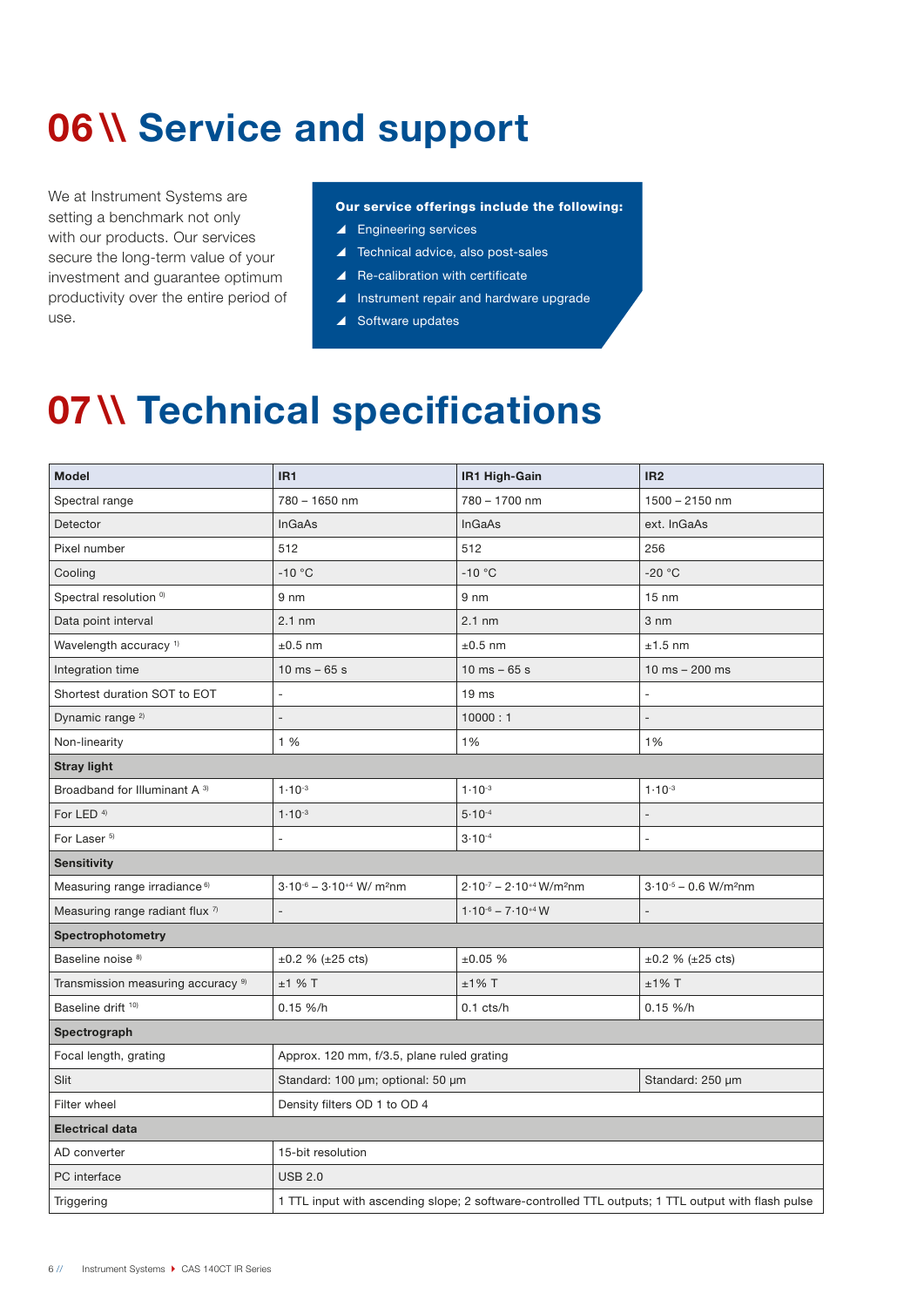| <b>Model</b>                       | IR <sub>1</sub>                                                                                             | IR1 High-Gain | IR <sub>2</sub>          |  |  |  |
|------------------------------------|-------------------------------------------------------------------------------------------------------------|---------------|--------------------------|--|--|--|
| Spectrophotometry                  |                                                                                                             |               |                          |  |  |  |
| Dimensions (H, W, D)               | 192 mm x 330 mm x 348 mm                                                                                    |               |                          |  |  |  |
| Power supply                       | Wide-range input 100-240 VAC 50/60 Hz                                                                       |               |                          |  |  |  |
| Power consumption                  | Max. 50 VA                                                                                                  |               |                          |  |  |  |
| Ambient temperature                | 15 – 35 °C; relative humidity 0 – 70 %, non-condensing                                                      |               |                          |  |  |  |
| Weight                             | Approx. 10 kg                                                                                               |               |                          |  |  |  |
| Applicable standards               | In conformity with EN 60721-4-7 Class 7M2, EN 60721-4-7 Class 2M2, EN 61326:2004-05 and<br>EN 61010-2002-08 |               |                          |  |  |  |
| <b>Measurement uncertainty</b>     |                                                                                                             |               |                          |  |  |  |
| Accuracy <sup>1), 11)</sup>        |                                                                                                             |               |                          |  |  |  |
| <b>Radiant Flux</b>                | 5.0 %                                                                                                       | 5.0 %         | $\overline{\phantom{0}}$ |  |  |  |
| Irradiance                         | 5.0 %                                                                                                       | 5.0 %         | $\overline{\phantom{0}}$ |  |  |  |
| Instrument precision <sup>1)</sup> |                                                                                                             |               |                          |  |  |  |
| Radiometric integral               | 0.2%                                                                                                        | 0.2%          | $\overline{\phantom{0}}$ |  |  |  |

0) Approximate values for 100 µm (IR1) and 250 µm (IR2) standard slit.

1) For IR1 High-Gain, only valid for the spectral range 780 nm – 1650 nm.

<sup>2)</sup> For a single acquisition with 10ms integration time.

3) Measured with long pass filter FELH1100 at 900nm, relative to peak intensity of unweighted spectral data.

4) Measured 400 nm left to the peak wavelength, relative to peak intensity of unweighted spectral data.

5) Measured 150 nm left to the peak wavelength, relative to peak intensity of unweighted spectral data.

6) Measured with optical probe EOP-120 and OFG-414 fiber bundle at 1200 nm and signal/noise ratio of 10:1, without averaging.

 $7)$  Applies to a signal-to-noise ratio of 10:1. Measured with integrating sphere ISP 150L. 8) With shortest integration time, without averaging and with 50 % modulation. This value improves with appropriate averaging (e.g. 9-fold averaging results

in a 3-fold reduction of noise). <sup>9)</sup> Applies to optimum spectral range; with 10 % transmission and immediately after recording an averaged baseline.

10) Typical value. Applies with LS100-130 light source after 1-hour warm-up. <sup>11)</sup> Expanded measurement uncertainty (k=2), immediately after calibration, determined for spectra of LED type ACS570-44 at 1300 nm.

## 08 \\ Ordering information

| Order number        | <b>Description</b>                                                                                                         |                             |                       |                            |                     |  |  |
|---------------------|----------------------------------------------------------------------------------------------------------------------------|-----------------------------|-----------------------|----------------------------|---------------------|--|--|
| <b>Spectrometer</b> | <b>Model</b>                                                                                                               | <b>Detector</b>             | <b>Spectral range</b> | <b>Spectral resolution</b> | Data point interval |  |  |
| CAS140CT-171        | IR <sub>1</sub>                                                                                                            | InGaAs diode array          | $780 - 1650$ nm       | $9 \, \text{nm}$           | $2.1 \text{ nm}$    |  |  |
| CAS140CT-171H       | IR1 High-Gain                                                                                                              | InGaAs diode array          | $780 - 1700$ nm       | 9 <sub>nm</sub>            | $2.1 \text{ nm}$    |  |  |
| CAS140CT-175        | IR <sub>2</sub>                                                                                                            | Extended InGaAs diode array | $1500 - 2150$ nm      | $15 \text{ nm}$            | 3 nm                |  |  |
| <b>Options</b>      |                                                                                                                            |                             |                       |                            |                     |  |  |
| ACS-010             | Accessory identification (Ident-Key)                                                                                       |                             |                       |                            |                     |  |  |
| <b>Software</b>     |                                                                                                                            |                             |                       |                            |                     |  |  |
| SW-120              | SpecWin Light spectral software for Windows. Features emission-, transmission-, reflexion- and<br>LED/display-measurements |                             |                       |                            |                     |  |  |
| SW-130              | SpecWin Pro spectral software for Windows. Including all modules and measurement modes                                     |                             |                       |                            |                     |  |  |
| SW-135              | SpecWin Pro/Light language pack for Chinese (traditional und simplified) and Japanese                                      |                             |                       |                            |                     |  |  |
| SW-136              | Calaris calibration software for array spectrometers; plug-in for SpecWin Pro                                              |                             |                       |                            |                     |  |  |
| SW-140              | SpecWin Pro plug-in for Keithley 24xx/26xx sourcemeter                                                                     |                             |                       |                            |                     |  |  |
| SW-141              | SpecWin Light plug-in for Keithley 24xx/26xx sourcemeter                                                                   |                             |                       |                            |                     |  |  |
| SW-150              | SpecWin Pro plug-in for AC-sources and powermeter                                                                          |                             |                       |                            |                     |  |  |
| SW-160              | SpecWin Pro MultiTrack plug-in for fast acquisition of spectra                                                             |                             |                       |                            |                     |  |  |
| SW-180              | SpecWin Pro plug-in for Keithley digital multimeter DMM6500/7510/7512                                                      |                             |                       |                            |                     |  |  |
| SW-231              | Software development kit (SDK); DLL software for customized programs                                                       |                             |                       |                            |                     |  |  |
| SW-233              | LabVIEW driver software; requires SW-231                                                                                   |                             |                       |                            |                     |  |  |

Instrument Systems is continually working on the further development of its products. Technical changes, errors and misprints do not justify claims for damages. For all other purposes, our Terms and Conditions of Business shall be applicable.